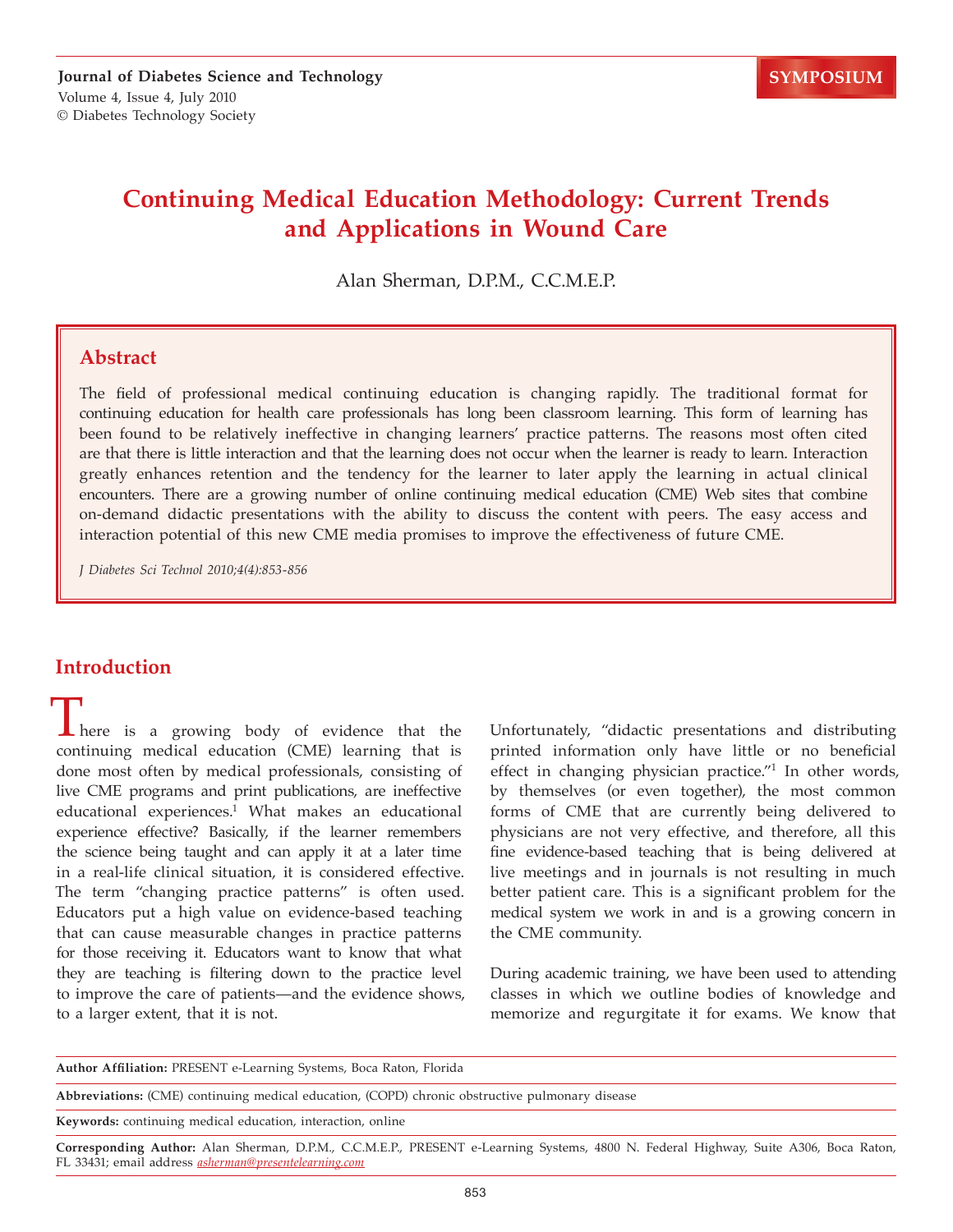this form of learning can be effective for short-term learning, but it does not prepare us well for long-term retention or for applying the knowledge in real-life situations. We end up rememorizing the material years later for board exams. We soon forget much of it again, because it lacks any real-world, practical context.

#### **Learning Mechanism**

Adult learning, the learning that we as professionals do after we finish postgraduate school, occurs quite differently. It is largely self-directed. It does not occur as outlining and memorizing broad bodies of knowledge to be applied later, as we were used to doing in school. Instead of being *topic* centered, it is *problem* centered. It is highly interactive and designed to be applied immediately to a problem at hand, often at the point of care. Typically, learners encounter an issue/problem they need to solve and formulate pertinent questions. They are experienced learners having accumulated a large reservoir of experience in how to find answers throughout their careers. Once the problem at hand is well defined, they formulate a plan to find the answer, which may include one or more resources. Following the availability of solution, they adopt and may optimize the solution before applying it to practice. Finally, they observe the result and assess whether it was a suitable and successful solution to the issue or problem they needed to solve. Following is the summary of this process, which essentially includes six steps that are repeated thousands of times throughout one's career and result in very effective learning:

- 1. Encounter/identify an issue.
- 2. Formulate question: What do they want to learn?
- 3. Formulate plan to find answer: Where and how do they find answer?
- 4. Seek answer.
- 5. Find answer, apply it to practice, and acquire feedback.
- 6. Observe and assess result: Did it work? Should it continue to be used?

### **Learning in Clinical Training**

A real-world example would be helpful here. Let us take the case of the clinical training done by medical residents or clinicians. During rounds with attending and coresidents, they are asked to present a patient. Let us say the patient presents with shortness of breath, has a history of chronic obstructive pulmonary disease (COPD) and tobacco use, and has prior employment in the coalmining industry. They are stopped halfway through their presentation by a question from the attending who asks, "What contribution does the patient's work in the coal mines have on his COPD and poor pulmonary function?" The resident freezes, their mind goes blank, and they start to blabber out some nonsense that sounds ridiculous even to them. The attending kindly lets them off the hook but requires them to prepare a presentation on the connection between coal mining and COPD for rounds the following day. This scenario is often depicted in popular medical media shows, and one is refamiliarized with this common scenario. Whether they recognize it or not, medical clinicians continue to relive this "drama" all throughout their practice life, although on a more personal, patient-by-patient, self-directed level.

### **Learning in Practice**

Clinicians continue this type of adult learning throughout their careers. A patient presents with a set of signs and symptoms that is not totally familiar. They are put on a standard treatment plan, but the clinician knows there is something different here, something beyond their experience. What do they do? They follow the six steps, and in this self-directed manner, they find the answers they need to help this patient presenting with an atypical case.

#### **Adult Learning Principles as Applied to Wound Care**

The same principles apply to the practice of 21stcentury wound care. For example, the clinician who is experienced in treating plantar mal perforans ulcerations encounters a patient who, despite good thorough wound debridement, effective offloading, and local wound care, is not healing. The wound has remained the same size or has enlarged over the course of two months. Popular culture suggests a definition of insanity as doing the same thing over and over and expecting different results. Experienced clinicians know that something different needs to be done at this point.

Clinicians in today's world turn to two main sources for answers to the questions that arise as part of this self-directed learning. The first place most physicians turn is to their peers. Yes, most physicians have an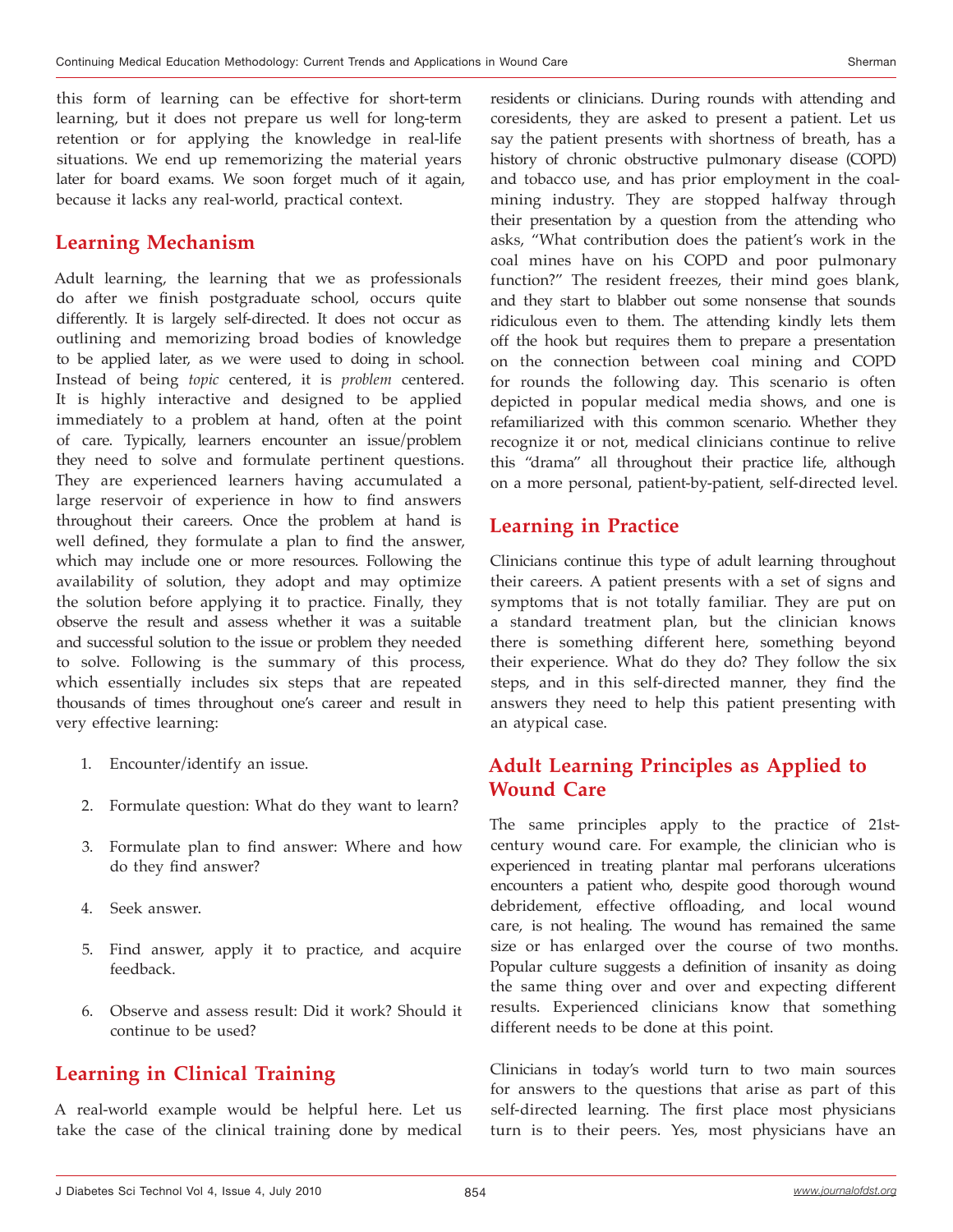effective colleagues network, and whether they pick up the phone or see their colleagues in the halls of the hospital, they share experiences and knowledge with each other and learn more in this manner than any other. The second place they turn for answers to clinical questions is to the Internet. The Internet has the most effective index that has ever existed. Popular search engines and their academic services now index countless journals by keywords. It is easy to find the abstracts of almost any article published since 2000. From his/her desk, today's clinician has access to the world's journal literature and can find what he/she needs in minutes. Often, however, going to original research or even literature review journal articles is too time-consuming and inefficient, especially if the patient is waiting in a treatment room for you to return. More and more, clinicians are turning to their peers online. There are online professional medical education services that combine multimedia lectures by renowned educators with blog format discussion forums. These Web-based portals employ a colleague-matching system that provides introductions among members with similar interests, backgrounds, training, and experience. Finally, a powerful search that spans a text transcript of all lectures, all discussion that takes place on the sites, and the routine online publications that the sites produce will quickly find an answer to a clinical practice question.

#### **Professional Medical Education Is Coming to Physicians Online**

Continuing medical education, the formal education that physicians participate in to keep their knowledge current, their skills sharp, and their licenses to practice medicine active, is moving online at a rapid pace. Online CME was 6.9–8.8% of total CME consumed in 2008 and is predicted to rise to  $50\%$  in the next  $7-10$  years.<sup>2</sup> As such, even this form of knowledge improvement is moving toward a self-directed model.

There are a few other very effective medical information sources on the Web designed specifically for clinicians to use to find answers rapidly at the point of care. These services are typically paid (approximately \$500 per year) and contain concise peer-reviewed summaries of almost every medical condition. They tend to be well organized and generally employ contributions by the clinicians most renowned in their field. Additionally, there are several free services. Some services provide innovative solutions and help in establishing a diagnosis by having you enter clinical signs and symptoms. Such services may allow clinicians to choose from an

extensive repository of clinical photos, primarily for the purposes of education. By adding medical history information to the matched clinical photos, it presents a very effective differential diagnosis to the clinician. Some services are also available for smart phones, and this quick access for clinicians, at the point of care, has greatly matured. More and more, these services have become an effective alternative to calling a trusted colleague for a phone consult when a question needs an answer.

## **Effectiveness of Continuing Medical Education**

The most common forms of CME for medical professionals today are live lectures, with print publications and online lectures quickly gaining on them. But all occur outside the context of clinical problem solving and share more in common with the traditional rote learning done in school than with the way adults learn best. $1$ 

Consistent data suggest that adults learn best on the job, in small groups or one-on-one, being taught by trusted peers. Adding "interactive activities" to live lectures or publications reinforces the teaching and improves the application of learned science to patient care. A "journal club" is a far richer and more effective educational experience than the solo reading of journals. Abrahamson and colleagues<sup>3</sup> observed that significant improvement to rote learning experiences is gained by adding "collegiality, interaction, and collaboration into the learning environment, instead of being a solitary learning activity." The more interaction added, the more effective the education becomes. Cauffman and associates4 found that the "most effective educational strategies used multiple interventions, two-way communications, printed and graphic materials in person, and locally respected health personnel as educators." Finally, Marinopoulos and coworkers<sup>5</sup> found that the more media-rich the educational program, the more effective it became. Specifically, "print media seem to be less effective than live media, and multimedia generally seem to be more effective than single media."

### **Conclusion**

The education of clinicians has traditionally started with classroom learning, progressing to small group learning in real clinical environments involving real patients. In effect, a great volume of information is first categorized and memorized for later recall. It is not until the young